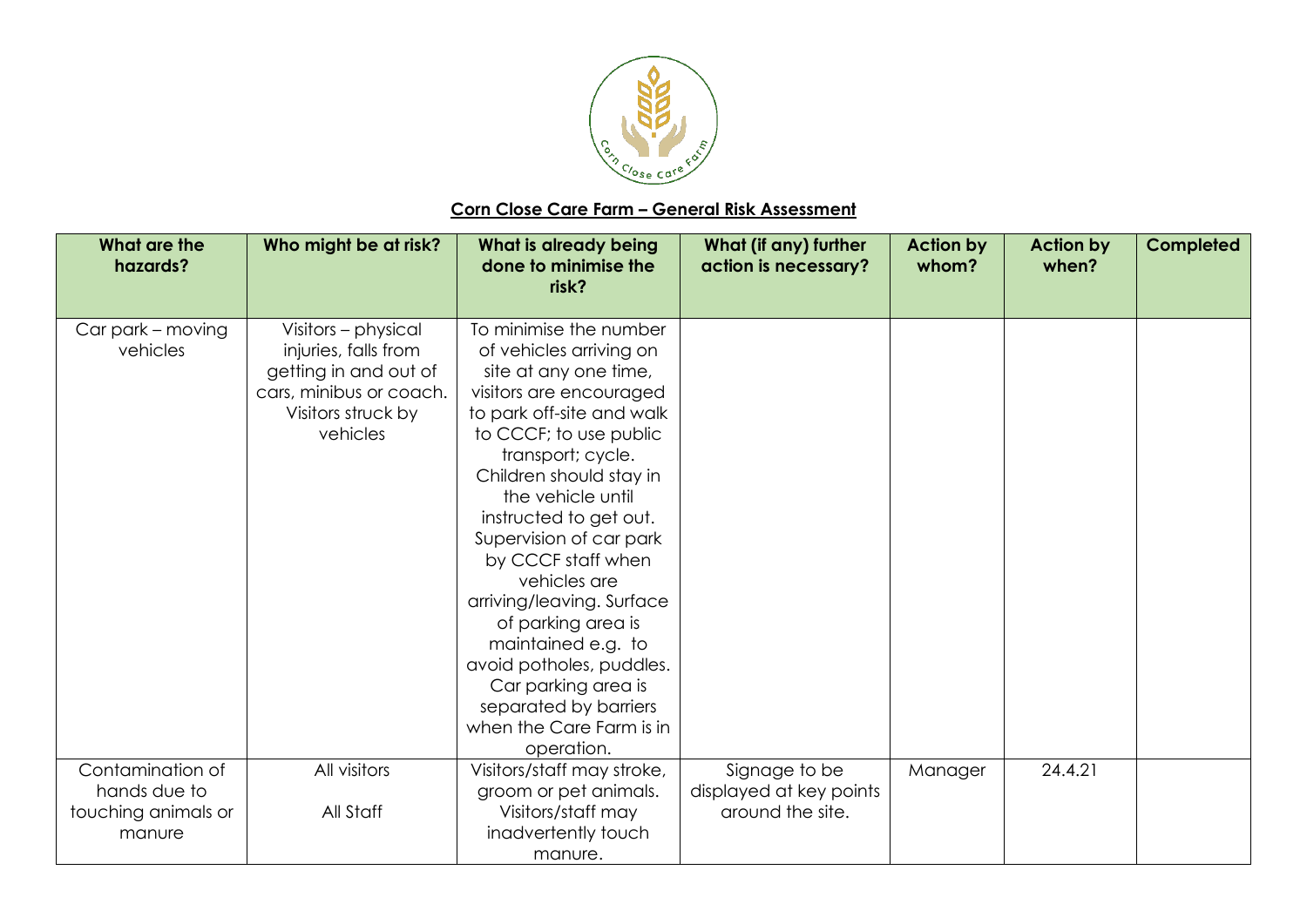|                        |               | Disposable gloves are      |  |  |
|------------------------|---------------|----------------------------|--|--|
|                        |               | available if required.     |  |  |
|                        |               | Hand sanitising stations   |  |  |
|                        |               | and hand washing           |  |  |
|                        |               | facilities are provided    |  |  |
|                        |               | around the site and        |  |  |
|                        |               | visitors/staff will be     |  |  |
|                        |               | encouraged to wash         |  |  |
|                        |               | their hands with soap      |  |  |
|                        |               | and water as soon as       |  |  |
|                        |               | possible after touching    |  |  |
|                        |               | animals, mucking out       |  |  |
|                        |               | and before                 |  |  |
|                        |               | eating/drinking or         |  |  |
|                        |               | touching their face.       |  |  |
|                        |               | Signage is in place as a   |  |  |
|                        |               | reminder.                  |  |  |
|                        |               | Hand washing facilities    |  |  |
|                        |               | include the following:     |  |  |
|                        |               | Basins, liquid soap,       |  |  |
|                        |               | paper towels, running      |  |  |
|                        |               | warm water in the          |  |  |
|                        |               | classroom and the toilet.  |  |  |
|                        |               | Hand sanitising stations   |  |  |
|                        |               | are sited in the feed      |  |  |
|                        |               | room, barn and             |  |  |
|                        |               | classroom.                 |  |  |
|                        |               | Visitors/staff will always |  |  |
|                        |               | be encouraged to use       |  |  |
|                        |               | soap and water rather      |  |  |
|                        |               | than hand sanitiser        |  |  |
|                        |               | where possible.            |  |  |
| Discipline and visitor | All visitors. | Pre-visit discussion with  |  |  |
| behaviour              |               | teacher, parent/carer or   |  |  |
|                        |               | visit organiser regarding  |  |  |
|                        |               | roles and responsibilities |  |  |
|                        |               | and supervision.           |  |  |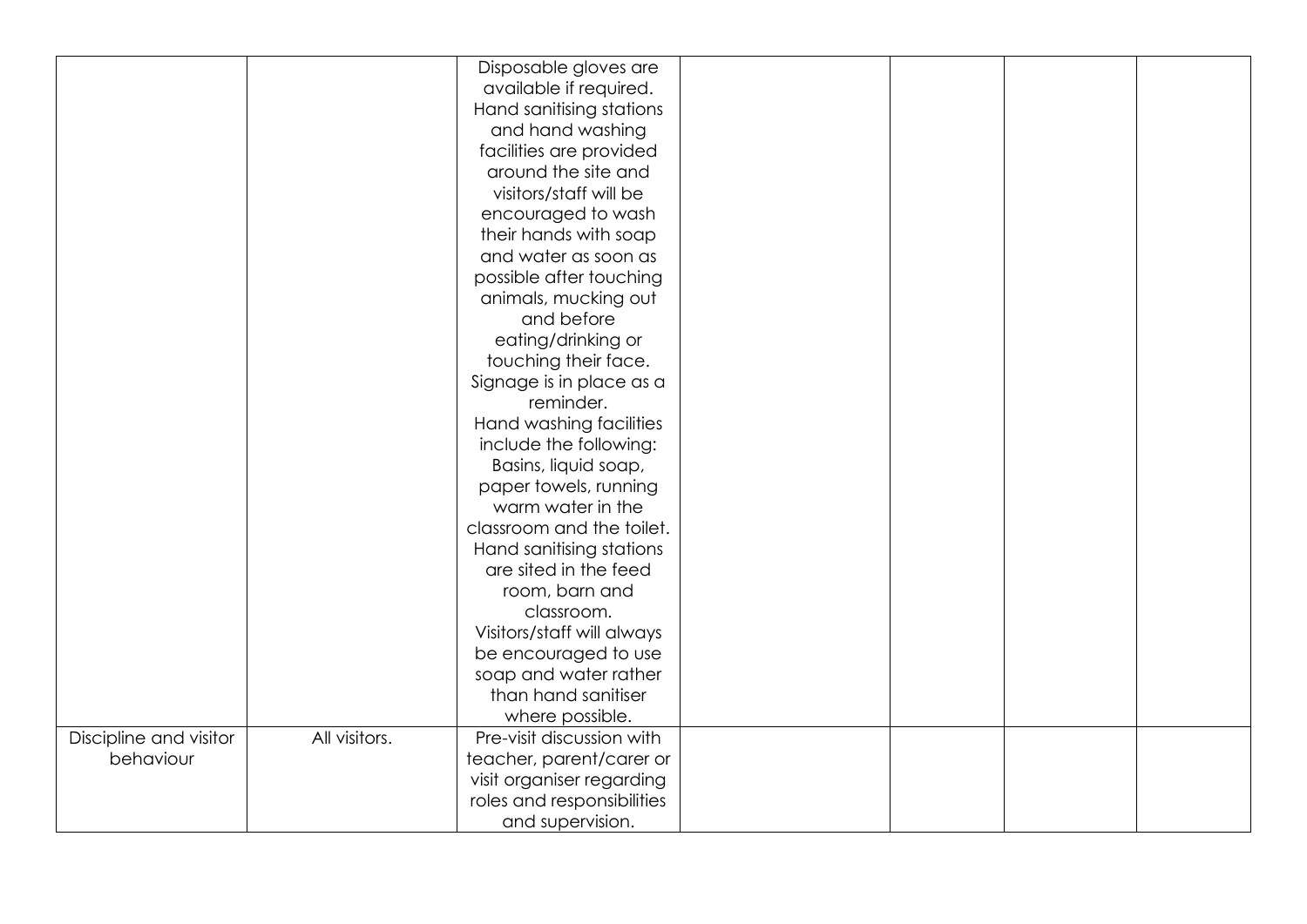|                       |                        | Adequate staffing ratios    |  |  |
|-----------------------|------------------------|-----------------------------|--|--|
|                       |                        | of visiting staff and       |  |  |
|                       |                        | <b>CCCF</b> staff depending |  |  |
|                       |                        | on needs of group           |  |  |
|                       |                        | All sessions will begin     |  |  |
|                       |                        |                             |  |  |
|                       |                        | with a safety briefing.     |  |  |
| Public access/roads   | Visitors and staff     | <b>Barriers to prevent</b>  |  |  |
| & vehicle             | entering farm on foot; | access to the road while    |  |  |
| movements             | passing from one part  | Care Farm is in             |  |  |
|                       | of farm to another,    | operation. Supervision of   |  |  |
|                       | struck by vehicles     | care farm entrance and      |  |  |
|                       |                        | car park.                   |  |  |
|                       |                        | Segregate vehicles &        |  |  |
|                       |                        | pedestrians wherever        |  |  |
|                       |                        | possible.                   |  |  |
|                       |                        | Very limited vehicle        |  |  |
|                       |                        | movement on site other      |  |  |
|                       |                        | than in car parking area.   |  |  |
|                       |                        | When crossing the road,     |  |  |
|                       |                        | groups/individuals will     |  |  |
|                       |                        | always be                   |  |  |
|                       |                        | accompanied by a            |  |  |
|                       |                        | CCCF member of              |  |  |
|                       |                        | staff/volunteer.            |  |  |
|                       |                        | Good road crossing          |  |  |
|                       |                        | protocol will be            |  |  |
|                       |                        | communicated to all         |  |  |
|                       |                        | groups.                     |  |  |
|                       |                        | Groups may be reduced       |  |  |
|                       |                        | in size for road crossing.  |  |  |
| Lost or disorientated | All visitors - may     | Regular head counts.        |  |  |
| visitors.             | wander into unsafe     |                             |  |  |
|                       |                        | Signage. Ensure visitors    |  |  |
|                       | areas                  | know what to do if they     |  |  |
|                       |                        | get separated from the      |  |  |
|                       |                        | group.                      |  |  |
|                       |                        | Adequate staffing ratios    |  |  |
|                       |                        | of visiting staff and       |  |  |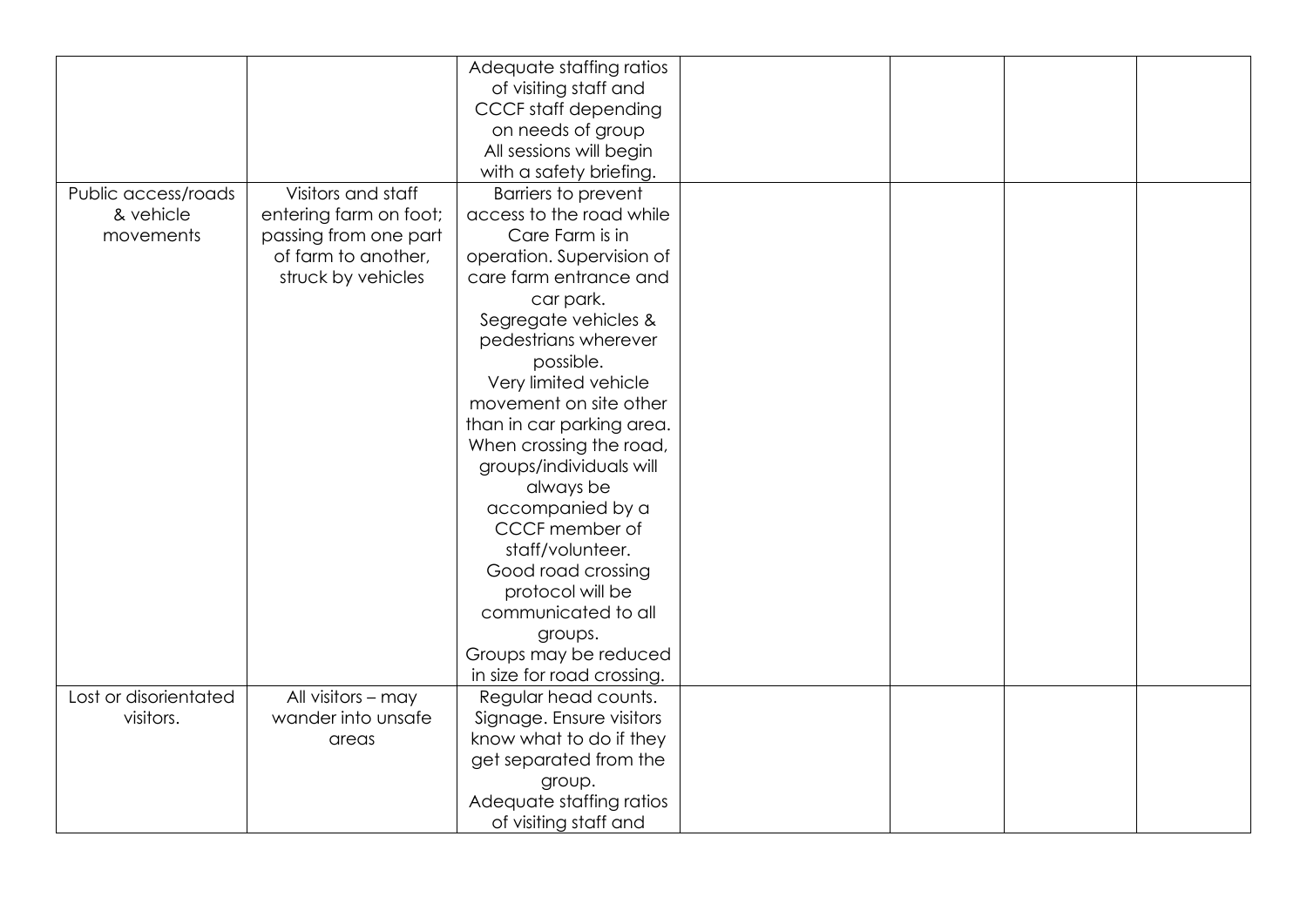|                     |                             | <b>CCCF</b> staff depending  |  |  |
|---------------------|-----------------------------|------------------------------|--|--|
|                     |                             | on needs of group.           |  |  |
|                     |                             | Close supervision of         |  |  |
|                     |                             | visitors                     |  |  |
|                     |                             | Organised programme          |  |  |
|                     |                             | of activities so visitors    |  |  |
|                     |                             | have no unsupervised         |  |  |
|                     |                             | time on site.                |  |  |
| Farm vehicles and   | All visitors - physical     | Wherever possible,           |  |  |
| machinery           | injury struck by moving     | vehicle movements will       |  |  |
|                     | vehicles or machinery       | not be carried out on        |  |  |
|                     |                             | site during times when       |  |  |
|                     |                             | visitors are present. If     |  |  |
|                     |                             | absolutely necessary,        |  |  |
|                     |                             | ensure vehicles &            |  |  |
|                     |                             | pedestrians segregated.      |  |  |
|                     |                             | Provide safe access          |  |  |
|                     |                             | routes to avoid vehicles.    |  |  |
|                     |                             | Brief contractors and        |  |  |
|                     |                             | delivery companies that      |  |  |
|                     |                             | there will be children       |  |  |
|                     |                             | /visitors on site            |  |  |
| Uneven ground and   | All visitors/staff - slips, | Visitors are directed to     |  |  |
| changes in surfaces | trips and falls,            | use safe routes and          |  |  |
|                     | wheelchair getting          | paths around the site.       |  |  |
|                     | stuck, tipping over         | Paths are maintained to      |  |  |
|                     |                             | avoid potholes etc. Any      |  |  |
|                     |                             | problem areas are            |  |  |
|                     |                             | cordoned off,                |  |  |
|                     |                             | particularly in wet          |  |  |
|                     |                             | periods.                     |  |  |
|                     |                             | Visitors are advised to      |  |  |
|                     |                             | wear appropriate             |  |  |
|                     |                             | footwear.                    |  |  |
|                     |                             | Prior to a visit, individual |  |  |
|                     |                             | and/or group needs will      |  |  |
|                     |                             | be assessed to ensure        |  |  |
|                     |                             | that routes and activities   |  |  |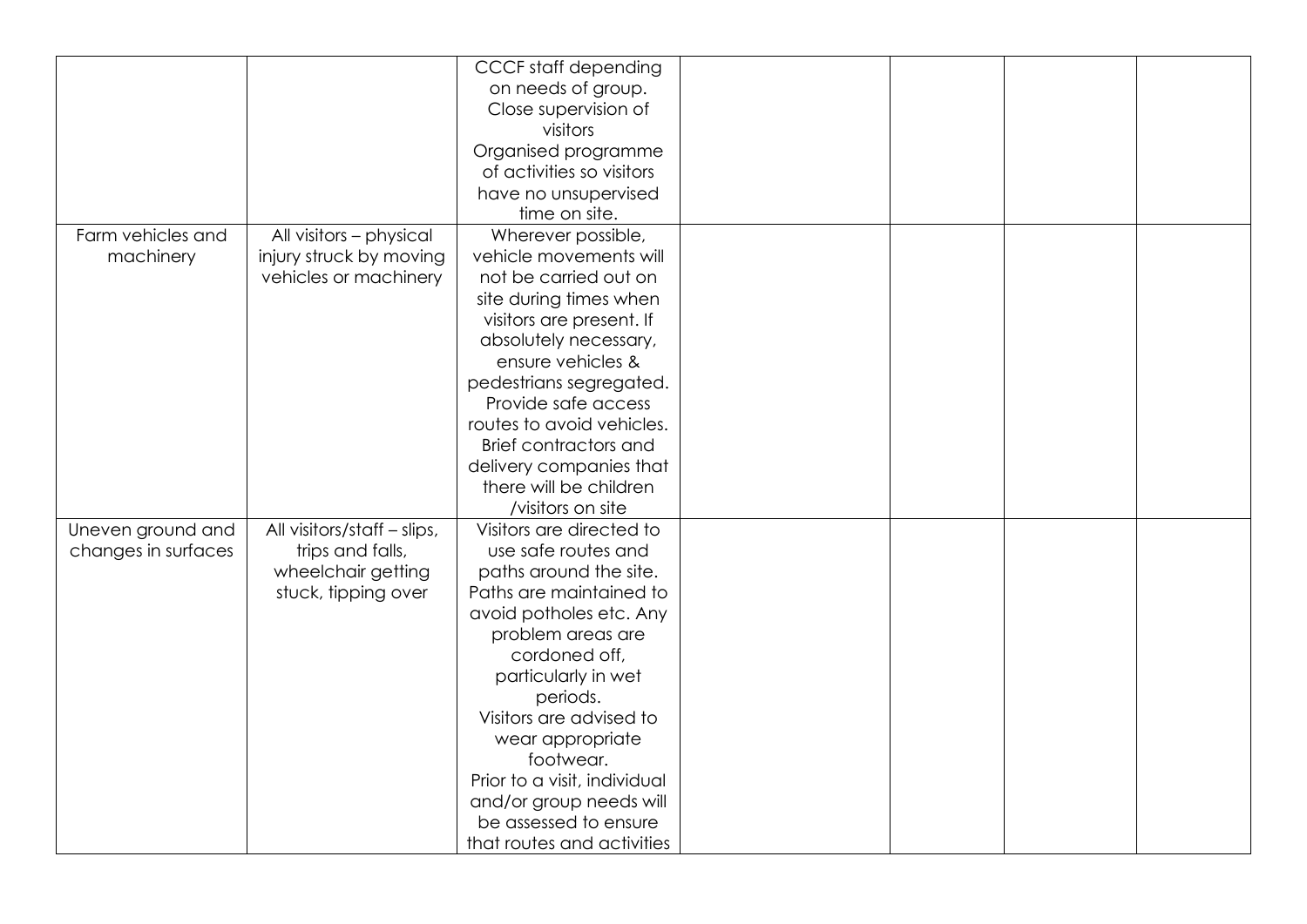|                 |                             | planned are                |  |  |
|-----------------|-----------------------------|----------------------------|--|--|
|                 |                             | appropriate. Wheelchair    |  |  |
|                 |                             | users will have an         |  |  |
|                 |                             | appropriate staffing ratio |  |  |
|                 |                             | to help them to            |  |  |
|                 |                             | negotiate the terrain.     |  |  |
| Manure and      | All visitors/staff-         | Visitors have no access    |  |  |
| compost heaps   | contamination with          | to manure/compost          |  |  |
|                 | manure                      | heaps unless they are      |  |  |
|                 |                             | involved with mucking      |  |  |
|                 |                             | out animals.               |  |  |
|                 |                             | In this case, suitable     |  |  |
|                 |                             | equipment and              |  |  |
|                 |                             | disposable gloves are      |  |  |
|                 |                             | provided. Hand             |  |  |
|                 |                             | sanitising stations and    |  |  |
|                 |                             | hand washing facilities    |  |  |
|                 |                             | are provided around the    |  |  |
|                 |                             | site and visitors will be  |  |  |
|                 |                             | encouraged to wash         |  |  |
|                 |                             | their hands with soap      |  |  |
|                 |                             | and water as soon as       |  |  |
|                 |                             | possible after mucking     |  |  |
|                 |                             | out and before             |  |  |
|                 |                             | eating/drinking or         |  |  |
|                 |                             | touching their face.       |  |  |
| Ponds and water | All visitors/staff - slips, | Pond area is fenced off    |  |  |
| courses         | drowning,                   | and inaccessible without   |  |  |
|                 | contamination with          | staff accompanying.        |  |  |
|                 | infective agent from        | Any visitors entering the  |  |  |
|                 | water                       | pond area will be under    |  |  |
|                 |                             | supervision from CCCF      |  |  |
|                 |                             | staff and will be carrying |  |  |
|                 |                             | out specific activities.   |  |  |
|                 |                             | No access for visitors to  |  |  |
|                 |                             | the stream at the side of  |  |  |
|                 |                             | the yard (barrier          |  |  |
|                 |                             | erected).                  |  |  |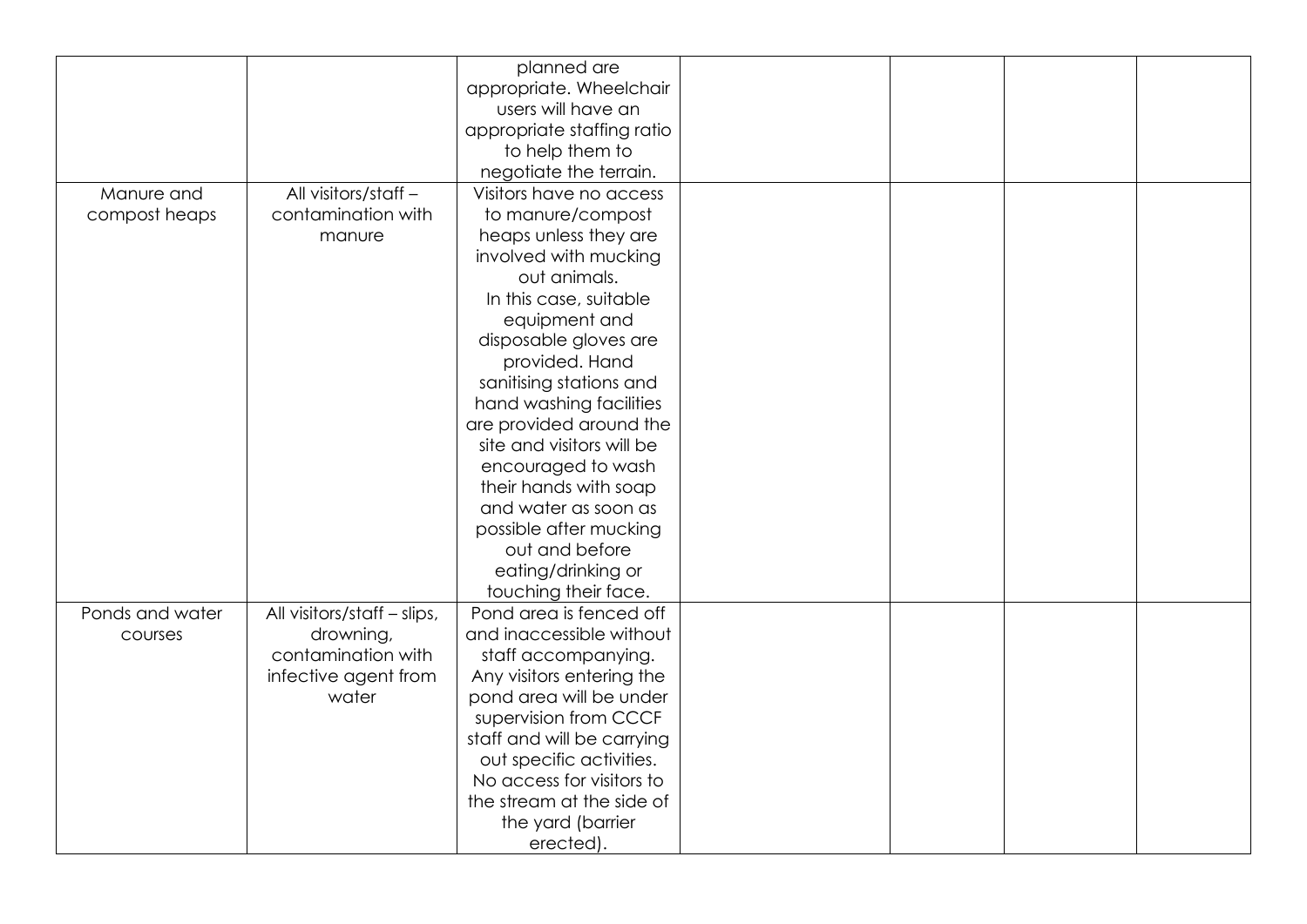|                  |                       | Any visitors working near  |                           |              |         |  |
|------------------|-----------------------|----------------------------|---------------------------|--------------|---------|--|
|                  |                       | the stream that borders    |                           |              |         |  |
|                  |                       | one of the fields will be  |                           |              |         |  |
|                  |                       | under supervision from     |                           |              |         |  |
|                  |                       | CCCF staff and will be     |                           |              |         |  |
|                  |                       | carrying out specific      |                           |              |         |  |
|                  |                       | activities. A member of    |                           |              |         |  |
|                  |                       | staff will risk assess the |                           |              |         |  |
|                  |                       | water flow prior to any    |                           |              |         |  |
|                  |                       | visitors approaching this  |                           |              |         |  |
|                  |                       | area. Hand sanitising      |                           |              |         |  |
|                  |                       | stations and hand          |                           |              |         |  |
|                  |                       | washing facilities are     |                           |              |         |  |
|                  |                       | provided around the site   |                           |              |         |  |
|                  |                       | and visitors will be       |                           |              |         |  |
|                  |                       | encouraged to wash         |                           |              |         |  |
|                  |                       | their hands with soap      |                           |              |         |  |
|                  |                       | and water as soon as       |                           |              |         |  |
|                  |                       | possible after contact     |                           |              |         |  |
|                  |                       | with water and before      |                           |              |         |  |
|                  |                       | eating/drinking or         |                           |              |         |  |
|                  |                       | touching their face.       |                           |              |         |  |
| Fences and gates | All visitors/staff-   | Fences and gates           | Continue to maintain      | Agricultural | Ongoing |  |
|                  | physical injuries eg  | maintained.                | fences and gates.         | advisor      |         |  |
|                  | cuts, grazes, trapped | Regular visual checks for  | Regular visual checks     |              |         |  |
|                  | fingers.              | sharp wire, splinters etc. | for sharp wire, splinters |              |         |  |
|                  | Contamination form    | Hand sanitising stations   | etc and repairs made      |              |         |  |
|                  | touching fences that  | and hand washing           | promptly.                 |              |         |  |
|                  | have been touched     | facilities are provided    |                           |              |         |  |
|                  | by farm animals.      | around the site and        |                           |              |         |  |
|                  |                       | visitors will be           |                           |              |         |  |
|                  |                       |                            |                           |              |         |  |
|                  |                       | encouraged to wash         |                           |              |         |  |
|                  |                       | their hands with soap      |                           |              |         |  |
|                  |                       | and water as soon as       |                           |              |         |  |
|                  |                       | possible after contact     |                           |              |         |  |
|                  |                       | with fences and gates      |                           |              |         |  |
|                  |                       | and before                 |                           |              |         |  |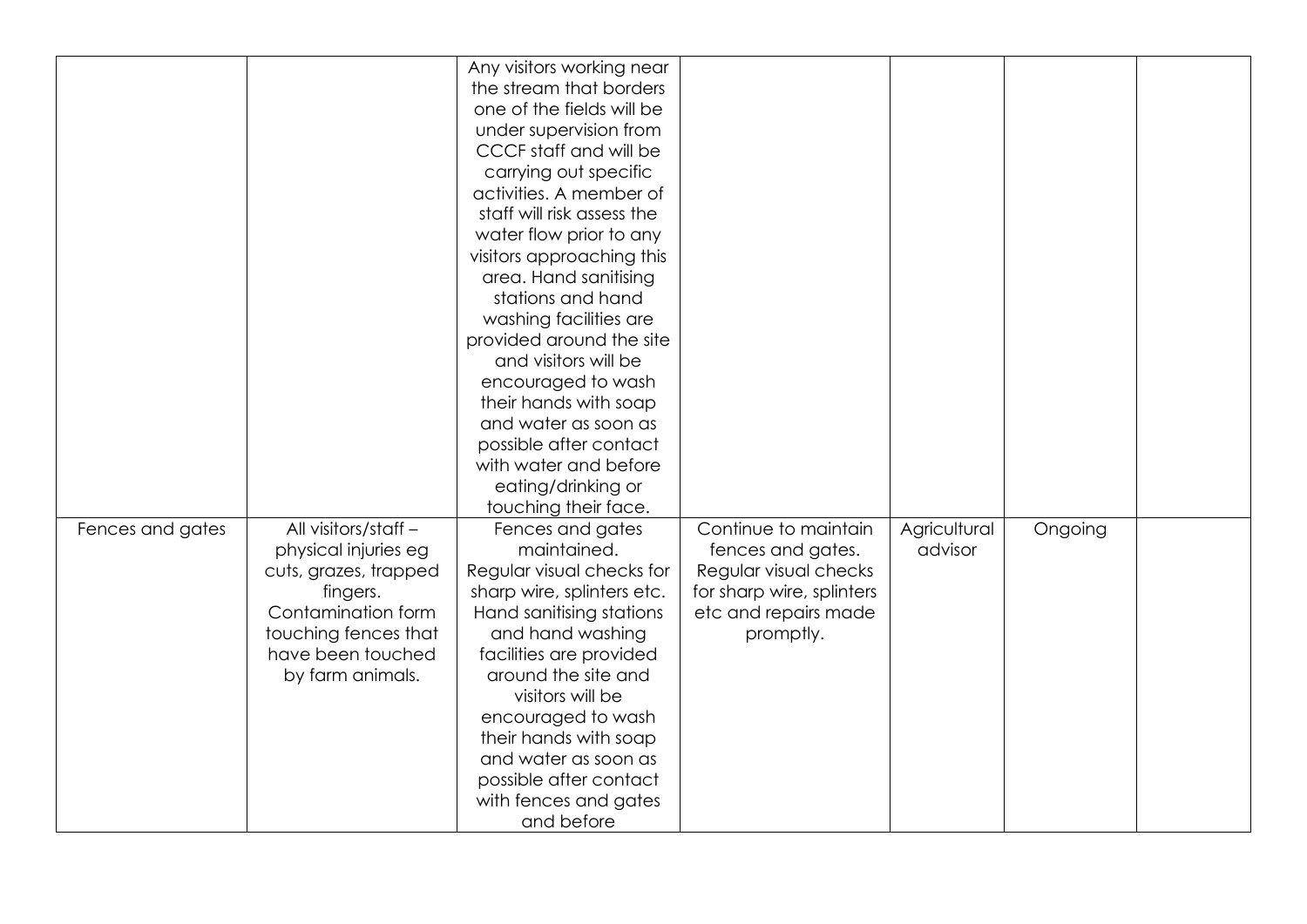|                             |                                                                                                    | eating/drinking or<br>touching their face.                                                                                                                                                                                                                                                                                                                                                                                              |                                                                                    |                                             |            |  |
|-----------------------------|----------------------------------------------------------------------------------------------------|-----------------------------------------------------------------------------------------------------------------------------------------------------------------------------------------------------------------------------------------------------------------------------------------------------------------------------------------------------------------------------------------------------------------------------------------|------------------------------------------------------------------------------------|---------------------------------------------|------------|--|
| Electric fencing            | All visitors/staff -<br>electric shock from<br>touching live fences                                | There is a small amount<br>of electric fencing at<br>CCCF. Signage to warn<br>of electric fencing.<br>Electric fences will be<br>turned off during visits to<br>those areas. Visitors will<br>be alerted to the<br>presence of an electric<br>fence and warned not<br>to touch it.                                                                                                                                                      | Signage for electric<br>fencing                                                    | Agricultural<br>advisor                     | By 30.4.21 |  |
| Barns, stables and<br>yards | All visitors and staff -<br>struck by falling<br>objects, injuries due to<br>climbing and falling, | Any stacks of bales are<br>low and securely<br>stacked. Adequate<br>supervision so that no                                                                                                                                                                                                                                                                                                                                              | Ensure all hazardous<br>objects are securely<br>stored.                            | Manager                                     | 23.4.21    |  |
|                             | slips, trips and falls.<br>Allergic reactions,<br>asthma.<br>Fire.                                 | climbing of bale stacks<br>takes place.<br>Good housekeeping to<br>ensure that trip hazards                                                                                                                                                                                                                                                                                                                                             | Emergency and fire<br>evacuation plan<br>finalised                                 | Lead<br>volunteer<br>tutor                  | 30.4.21    |  |
|                             |                                                                                                    | are kept to a minimum.<br>Hazardous objects (eg<br>penknife for cutting bale<br>string) are kept securely<br>out of reach of children<br>and are only used by<br><b>CCCF</b> staff unless risk<br>assessed for individual<br>visitors.<br>CCCF staff are informed<br>(via registration form) of<br>any medical conditions<br>eg allergies, asthma etc<br>A fire risk assessment has<br>been carried out, a fire<br>evacuation procedure | All fire extinguishers<br>and fire-fighting<br>equipment compliant<br>and in place | Keybury<br>Fire and<br>Security<br>engineer | 14.5.21    |  |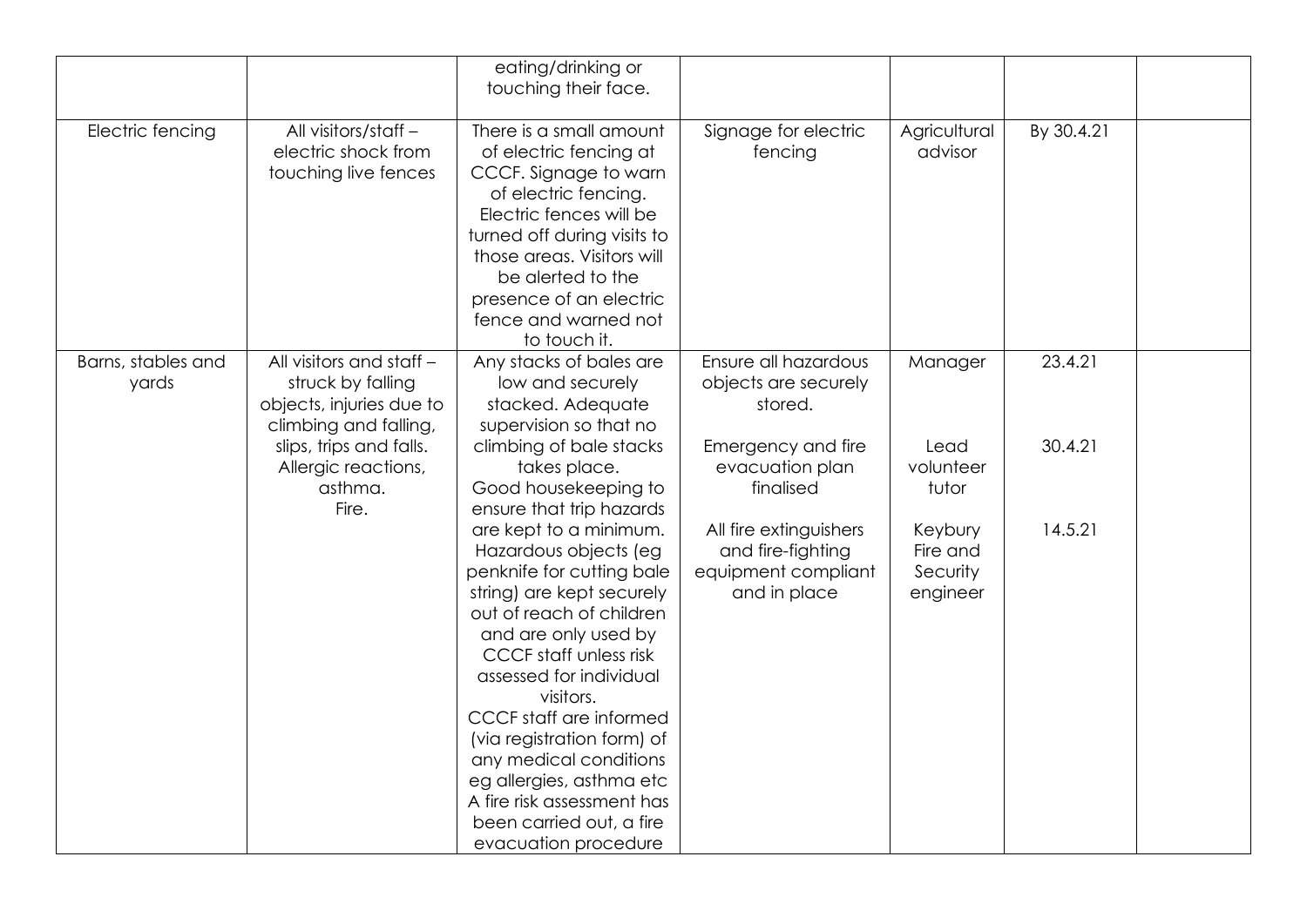|           |                              | written and assembly        |                         |              |         |  |
|-----------|------------------------------|-----------------------------|-------------------------|--------------|---------|--|
|           |                              | points identified.          |                         |              |         |  |
|           |                              | PEEPS will be written if    |                         |              |         |  |
|           |                              |                             |                         |              |         |  |
|           |                              | necessary in conjunction    |                         |              |         |  |
|           |                              | with                        |                         |              |         |  |
|           |                              | individuals/organisations.  |                         |              |         |  |
| Feed room | All visitors - slips, trips, | Visitors may be shown       | Fit lock on cupboard in | Agricultural | 24.4.21 |  |
|           | falls, contamination         | the feed room and the       | barn for animal         | advisor      |         |  |
|           | from animal feed,            | different feed in it. Some  | medication/treatments   |              |         |  |
|           | ingestion of feeds or        | visitors will assist with   |                         |              |         |  |
|           | contamination with           | animal feeding after        |                         |              |         |  |
|           | micro-organisms              | being assessed for          |                         |              |         |  |
|           |                              | competency and ability      |                         |              |         |  |
|           |                              | by CCCF staff.              |                         |              |         |  |
|           |                              | Any person feeding          |                         |              |         |  |
|           |                              | animals will be closely     |                         |              |         |  |
|           |                              | supervised and will wash    |                         |              |         |  |
|           |                              | their hands immediately     |                         |              |         |  |
|           |                              | afterwards and before       |                         |              |         |  |
|           |                              | eating/drinking or          |                         |              |         |  |
|           |                              | touching their face.        |                         |              |         |  |
|           |                              | All animal                  |                         |              |         |  |
|           |                              | medication/treatments       |                         |              |         |  |
|           |                              | are stored securely         |                         |              |         |  |
|           |                              | away from public areas.     |                         |              |         |  |
| Classroom | All visitors/staff - slips,  | A member of CCCF staff      |                         |              | 14.5.21 |  |
|           |                              |                             | All fire extinguishers  | Keybury      |         |  |
|           | trips, falls.                | will be present in the      | and fire-fighting       | Fire and     |         |  |
|           | Injuries from use of         | classroom at all times      | equipment compliant     | Security     |         |  |
|           | equipment - eg kettle,       | when visitors are there.    | and in place            | engineer     |         |  |
|           | microwave.                   | All portable electrical     |                         |              |         |  |
|           | Contact with cleaning        | equipment is PAT tested.    |                         |              |         |  |
|           | products                     | Visitors will be supervised |                         |              |         |  |
|           | Fire                         | when using equipment        |                         |              |         |  |
|           |                              | such as the kettle and      |                         |              |         |  |
|           |                              | microwave.                  |                         |              |         |  |
|           |                              | Non-slip safety floor has   |                         |              |         |  |
|           |                              | been installed.             |                         |              |         |  |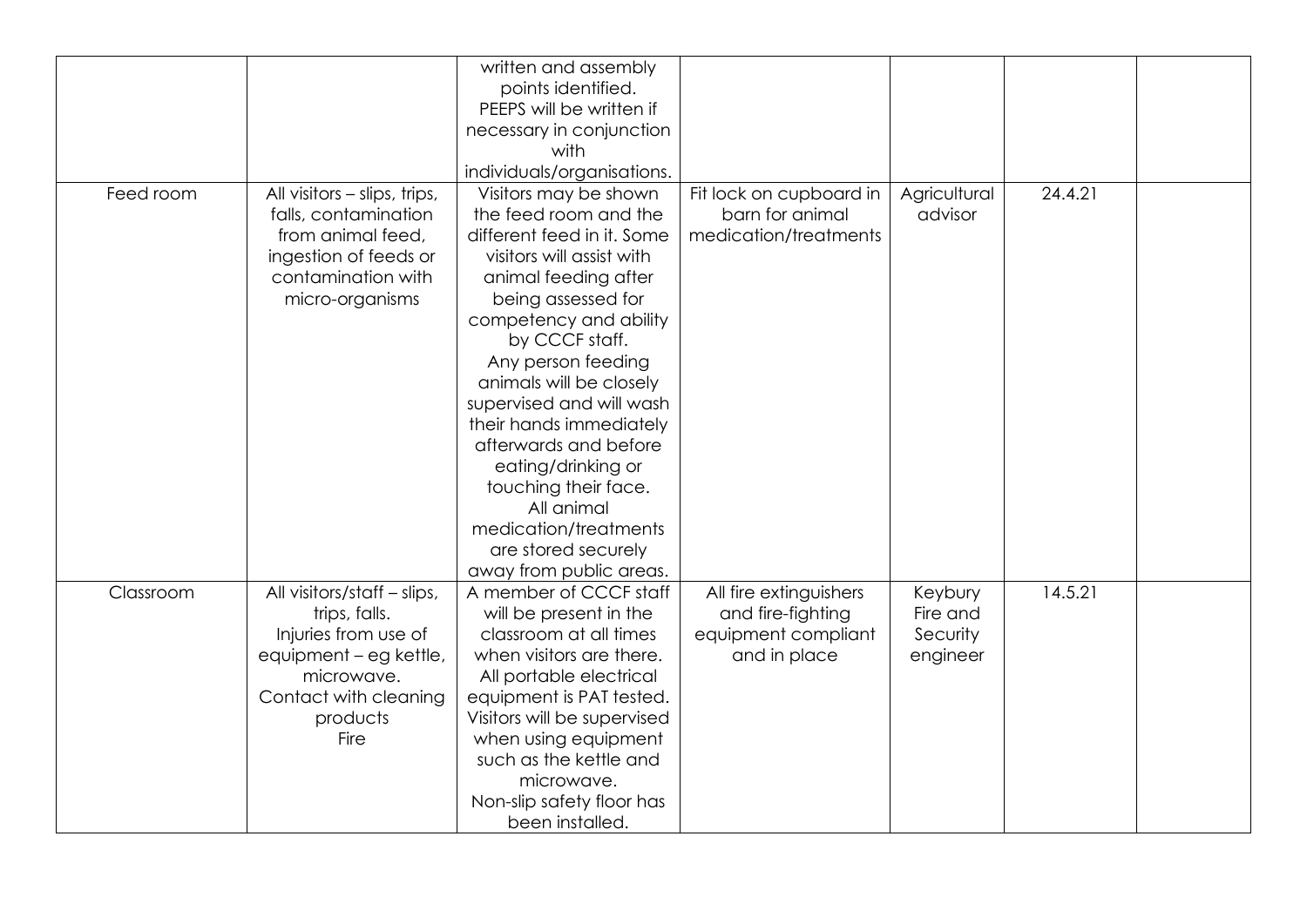|                                      |                                                                                              | Limited supplies of<br>cleaning products are<br>kept in the wall<br>cupboard out of the<br>reach of children.                                                                                                                                                                                                                                                                                                                                                                   |                                                                                    |                                             |         |  |
|--------------------------------------|----------------------------------------------------------------------------------------------|---------------------------------------------------------------------------------------------------------------------------------------------------------------------------------------------------------------------------------------------------------------------------------------------------------------------------------------------------------------------------------------------------------------------------------------------------------------------------------|------------------------------------------------------------------------------------|---------------------------------------------|---------|--|
| <b>Toilet</b>                        | All visitors/staff - slips,<br>trips, falls.<br>Becoming locked in.<br>Contact with cleaning | Non-slip safety floor<br>installed.<br>Short screws used on<br>lock so can be easily                                                                                                                                                                                                                                                                                                                                                                                            | Emergency and fire<br>evacuation plan<br>finalised                                 | Lead<br>volunteer<br>tutor                  | 30.4.21 |  |
|                                      | products<br>Fire                                                                             | forced if necessary.<br>A fire risk assessment has<br>been carried out, a fire<br>evacuation procedure<br>written and assembly<br>points identified.<br>PEEPS will be written if<br>necessary in conjunction<br>with<br>individuals/organisations.<br>A suitable<br>accompanying person<br>allowed in the toilet only<br>to administer personal<br>care.<br>No cleaning products or<br>chemicals are stored in<br>the toilet.<br>Soap, basin and running<br>water are provided. | All fire extinguishers<br>and fire-fighting<br>equipment compliant<br>and in place | Keybury<br>Fire and<br>Security<br>engineer | 14.5.21 |  |
| Chemical and<br>veterinary products. | All visitors and staff -<br>ingestion of harmful<br>chemicals/medication;                    | All animal<br>medication/treatments<br>and chemical products                                                                                                                                                                                                                                                                                                                                                                                                                    |                                                                                    |                                             |         |  |
|                                      | beathing vapours or<br>skin contamination.                                                   | are stored securely<br>away from public areas.<br>COSHH sheets are kept<br>for chemical products                                                                                                                                                                                                                                                                                                                                                                                |                                                                                    |                                             |         |  |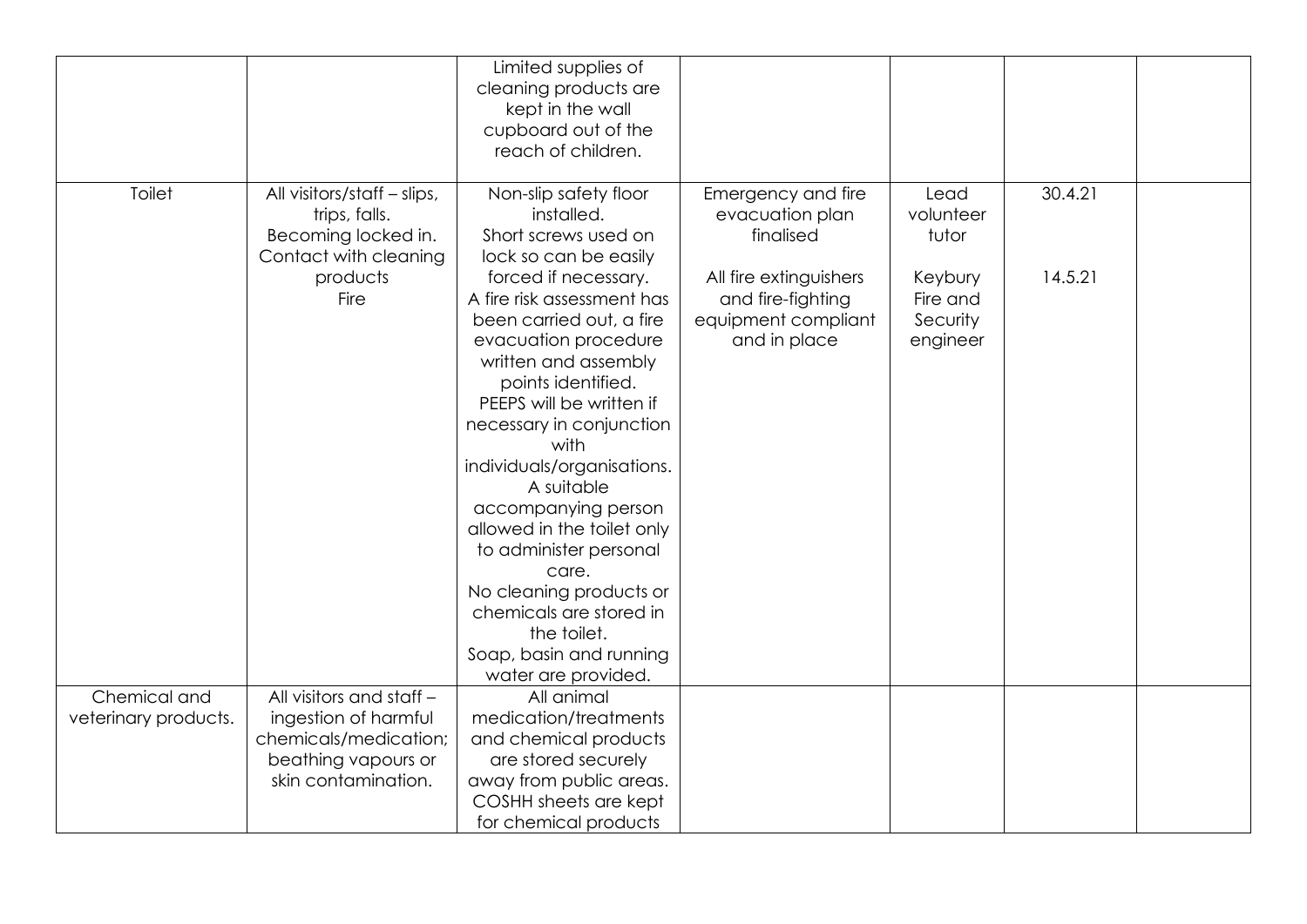|                            |                            | that visitors may           |                         |         |         |  |
|----------------------------|----------------------------|-----------------------------|-------------------------|---------|---------|--|
|                            |                            | encounter.                  |                         |         |         |  |
|                            |                            | <b>CCCF</b> staff only      |                         |         |         |  |
|                            |                            | administer                  |                         |         |         |  |
|                            |                            | medication/treatment        |                         |         |         |  |
|                            |                            | to animals.                 |                         |         |         |  |
|                            | All visitors and staff     | Visitors will be assessed   |                         |         |         |  |
| <b>Tools and Equipment</b> |                            |                             |                         |         |         |  |
| (not                       |                            | for competency and will     |                         |         |         |  |
| power/electrical)          |                            | use equipment               |                         |         |         |  |
|                            |                            | appropriate to their        |                         |         |         |  |
|                            |                            | abilities. Instruction from |                         |         |         |  |
|                            |                            | CCCF staff will be given    |                         |         |         |  |
|                            |                            | so that visitors know how   |                         |         |         |  |
|                            |                            | to use tools and            |                         |         |         |  |
|                            |                            | equipment safely.           |                         |         |         |  |
|                            |                            | Visitors will be supervised |                         |         |         |  |
|                            |                            | by CCCF staff whilst        |                         |         |         |  |
|                            |                            | using tools and             |                         |         |         |  |
|                            |                            | equipment.                  |                         |         |         |  |
|                            |                            | Tools and equipment will    |                         |         |         |  |
|                            |                            | be stored tidily in their   |                         |         |         |  |
|                            |                            | designated area.            |                         |         |         |  |
| Allotment/gardening        | All visitors $-$           | Visitors will be assessed   | Purchase smaller        | Manager | 15.5.21 |  |
|                            | contamination through      | for competency and will     | gardening tools for use |         |         |  |
|                            | soil; allergic reaction to | use gardening               | by children.            |         |         |  |
|                            | plants, seeds, bulbs;      | equipment appropriate       |                         |         |         |  |
|                            | injuries from use of       | to their abilities.         |                         |         |         |  |
|                            | gardening equipment.       | Instruction from CCCF       |                         |         |         |  |
|                            |                            | staff will be given so that |                         |         |         |  |
|                            |                            | visitors know how to use    |                         |         |         |  |
|                            |                            | gardening tools safely.     |                         |         |         |  |
|                            |                            | Visitors will be supervised |                         |         |         |  |
|                            |                            | by CCCF staff whilst        |                         |         |         |  |
|                            |                            | gardening. Visitors will    |                         |         |         |  |
|                            |                            | wash their hand             |                         |         |         |  |
|                            |                            | immediately after           |                         |         |         |  |
|                            |                            | gardening and before        |                         |         |         |  |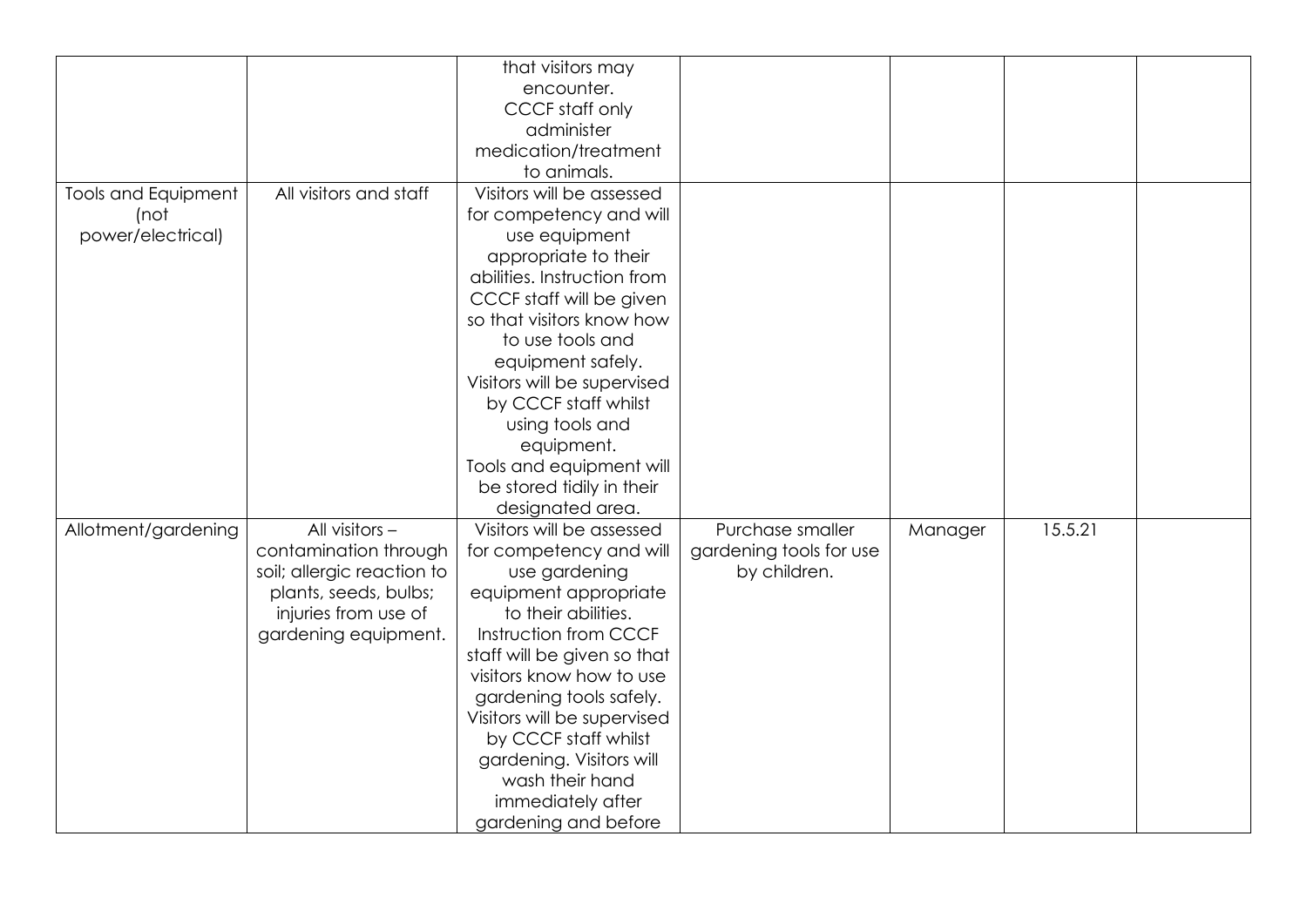|                                                           |                                                                                                                                       | eating/drinking or<br>touching their face.<br>Disposable gloves are<br>available.<br>CCCF staff are informed<br>(via registration form) of<br>any medical conditions<br>eg allergies, asthma etc.                                                                                                                                                                                                                                                                                                                                                                                               |                                                                                    |                         |                                              |  |
|-----------------------------------------------------------|---------------------------------------------------------------------------------------------------------------------------------------|-------------------------------------------------------------------------------------------------------------------------------------------------------------------------------------------------------------------------------------------------------------------------------------------------------------------------------------------------------------------------------------------------------------------------------------------------------------------------------------------------------------------------------------------------------------------------------------------------|------------------------------------------------------------------------------------|-------------------------|----------------------------------------------|--|
| Shearing activities                                       | All visitors, staff -<br>electricity, zoonoses-<br>eg orf, E. coli etc,<br>tripping on wire,<br>contamination with<br>manure/zoonoses | Most visitors will be<br>observing only and will<br>be at a safe distance.<br>Some visitors will be risk<br>assessed and trained to<br>help. Staff will be risk<br>assessed and trained.<br>Electrical equipment<br>regularly maintained<br>and only used by CCCF<br>staff.<br>Clipping area regularly<br>cleaned. Wire managed<br>to avoid tripping.<br>Handwashing/sanitising<br>facilities available.<br>Disposable gloves<br>available.<br>Any persons involved<br>with clipping will wash<br>their hand immediately<br>afterwards and before<br>eating/drinking or<br>touching their face. | Shearing equipment<br>checked and<br>maintained prior to<br>shearing season.       | Agricultural<br>advisor | Prior to<br>shearing<br>season<br>commencing |  |
| Working machinery -<br>eg baler, bale<br>wrapper, tractor | All visitors and staff -<br>physical injury from<br>contact with<br>dangerous parts.<br>Hands contaminated<br>with oil, dust etc      | Most visitors will be<br>observing only and will<br>be at a safe distance.<br>Some visitors may be risk<br>assessed and trained to                                                                                                                                                                                                                                                                                                                                                                                                                                                              | <b>Baling equipment</b><br>checked and<br>maintained prior to<br>haymaking season. | Agricultural<br>advisor | Prior to<br>haymaking<br>season              |  |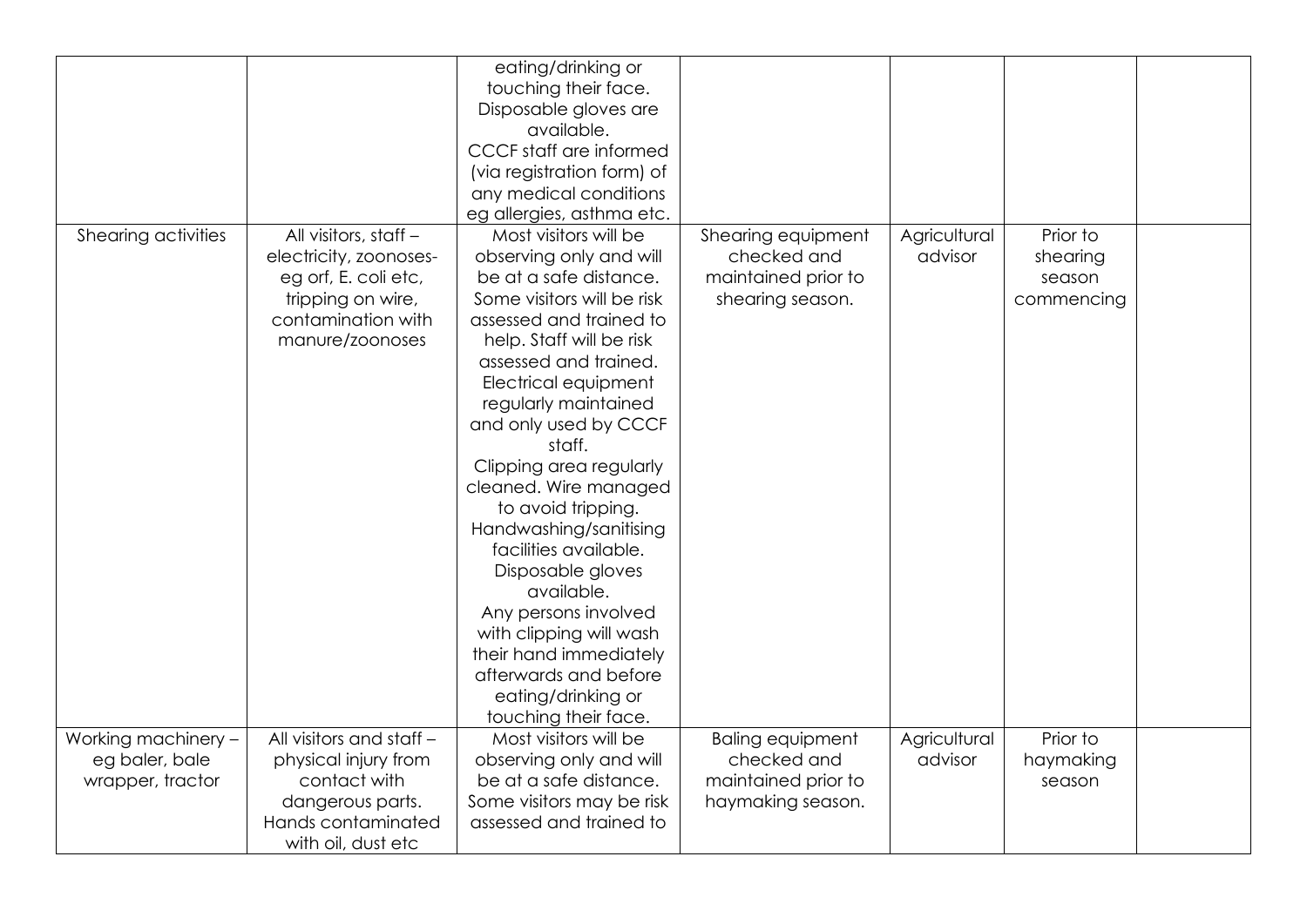|                      |                           | help. Staff will be risk  |                     |         |         |           |
|----------------------|---------------------------|---------------------------|---------------------|---------|---------|-----------|
|                      |                           | assessed and trained.     |                     |         |         |           |
|                      |                           | Any machinery will be     |                     |         |         |           |
|                      |                           | regularly maintained      |                     |         |         |           |
|                      |                           | and only used by CCCF     |                     |         |         |           |
|                      |                           | staff.                    |                     |         |         |           |
|                      |                           | Clipping area regularly   |                     |         |         |           |
|                      |                           | cleaned. Wire managed     |                     |         |         |           |
|                      |                           | to avoid tripping.        |                     |         |         |           |
|                      |                           | Handwashing/sanitising    |                     |         |         |           |
|                      |                           | facilities available.     |                     |         |         |           |
|                      |                           | Disposable gloves         |                     |         |         |           |
|                      |                           | available.                |                     |         |         |           |
|                      |                           | Any persons involved      |                     |         |         |           |
|                      |                           | with clipping will wash   |                     |         |         |           |
|                      |                           | their hands immediately   |                     |         |         |           |
|                      |                           | afterwards and before     |                     |         |         |           |
|                      |                           | eating/drinking or        |                     |         |         |           |
|                      |                           | touching their face.      |                     |         |         |           |
| Zoonoses including E | Visitors feeding, petting | Visitors and staff will   | Boot wash available | Manager | 23.4.21 | Completed |
| coli O157,           | or stroking sheep,        | wash their hand           |                     |         |         |           |
|                      |                           |                           |                     |         |         |           |
| Cryptosporidiosis,   | lambs, pigs, piglets,     | immediately after         |                     |         |         |           |
| Brucellosis,         | goats, kids, horses,      | contact with the animals  |                     |         |         |           |
| Tuberculosis,        | foals or contact with     | and before                |                     |         |         |           |
| Chlamydophila        | their dung,               | eating/drinking or        |                     |         |         |           |
| abortus (sheep       | contaminated              | touching their face.      |                     |         |         |           |
| afterbirth), orf,    | surfaces, fences, &       | Accompanying adults       |                     |         |         |           |
| ringworm             | pens; contamination       | will supervise and/ or    |                     |         |         |           |
|                      | of boots. Pregnant        | <b>CCCF</b> staff will    |                     |         |         |           |
|                      | women (C abortus).        | encourage visitors to     |                     |         |         |           |
|                      |                           | wash their hands          |                     |         |         |           |
|                      |                           | thoroughly after contact  |                     |         |         |           |
|                      |                           | with animals.             |                     |         |         |           |
|                      |                           | Healthy stock will always |                     |         |         |           |
|                      |                           | be selected.              |                     |         |         |           |
|                      |                           | Animal pens are           |                     |         |         |           |
|                      |                           | regularly cleaned,        |                     |         |         |           |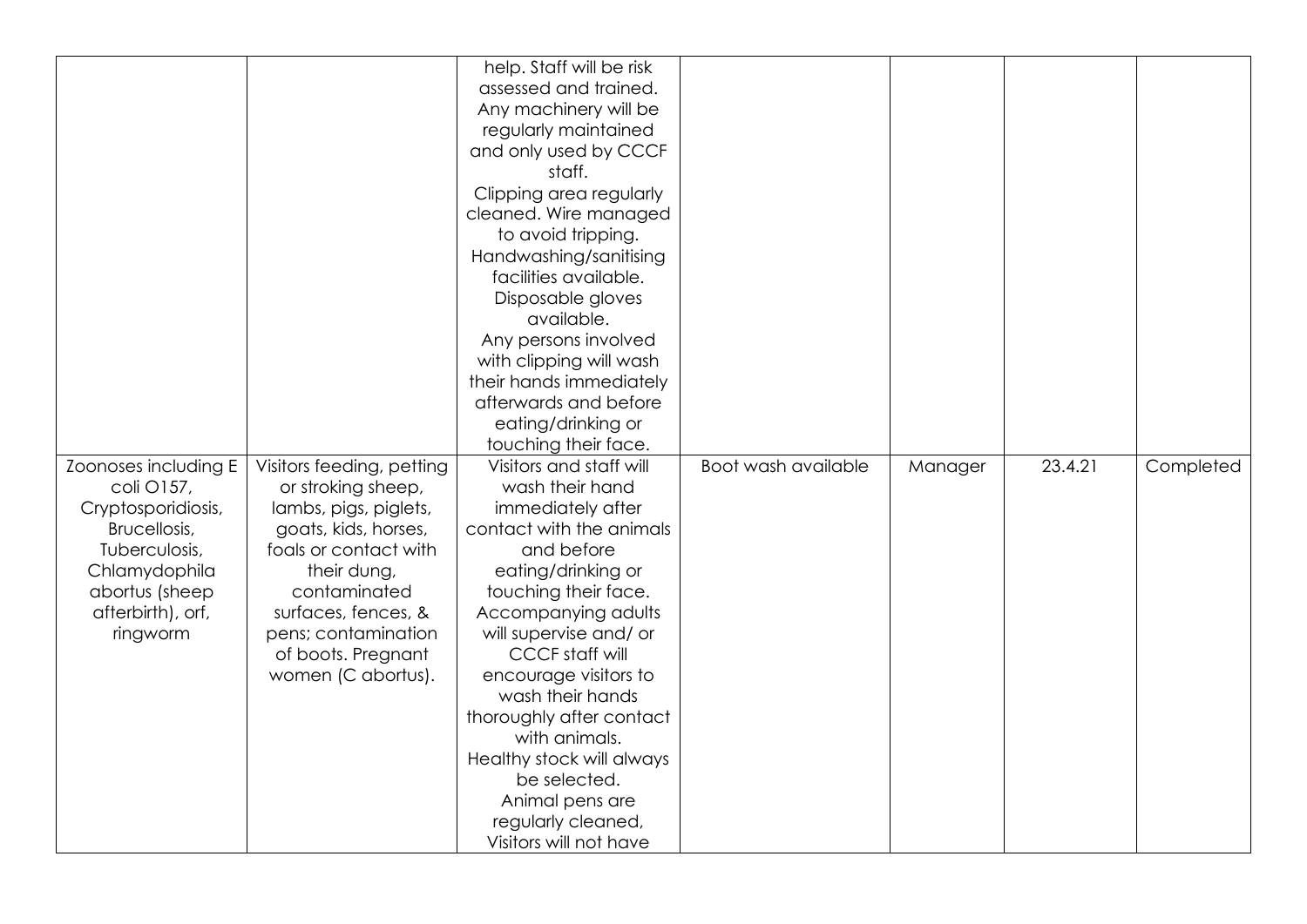|                              |                     | access to any ill or sick    |  |  |
|------------------------------|---------------------|------------------------------|--|--|
|                              |                     | animals. If visitors touch   |  |  |
|                              |                     | livestock or fencing, they   |  |  |
|                              |                     | will wash their hand         |  |  |
|                              |                     | immediately afterwards       |  |  |
|                              |                     | and before                   |  |  |
|                              |                     | eating/drinking or           |  |  |
|                              |                     | touching their face.         |  |  |
|                              |                     | Signage and supervision      |  |  |
|                              |                     | by trained staff/helpers is  |  |  |
|                              |                     | provided. Visitors will be   |  |  |
|                              |                     | informed that they           |  |  |
|                              |                     | should not put their         |  |  |
|                              |                     | hands in their mouths,       |  |  |
|                              |                     | smoke, eat or drink          |  |  |
|                              |                     | before washing their         |  |  |
|                              |                     | hands because of the         |  |  |
|                              |                     | risk of infection. Animals   |  |  |
|                              |                     | in contact area are          |  |  |
|                              |                     | clean and healthy.           |  |  |
|                              |                     | Pre-visit discussion with    |  |  |
|                              |                     | visit organiser regarding    |  |  |
|                              |                     | supervision of hand          |  |  |
|                              |                     | washing. Cuts on hands       |  |  |
|                              |                     | to be covered by a           |  |  |
|                              |                     | waterproof plaster for       |  |  |
|                              |                     | visitors and staff whilst on |  |  |
|                              |                     | site.                        |  |  |
| <b>Poultry - Psittacosis</b> | Visitors and staff  | Visitors and staff will      |  |  |
| (dust from faeces),          | petting and storing | wash their hand              |  |  |
| chlamydia psittaci           | hens and chick,     | immediately after            |  |  |
|                              | feeding hens.       | contact with the             |  |  |
|                              | Pecking and         | chickens and before          |  |  |
|                              | scratching.         | eating/drinking or           |  |  |
|                              |                     | touching their face.         |  |  |
|                              |                     | Accompanying adults          |  |  |
|                              |                     | will supervise and/ or       |  |  |
|                              |                     | <b>CCCF</b> staff will       |  |  |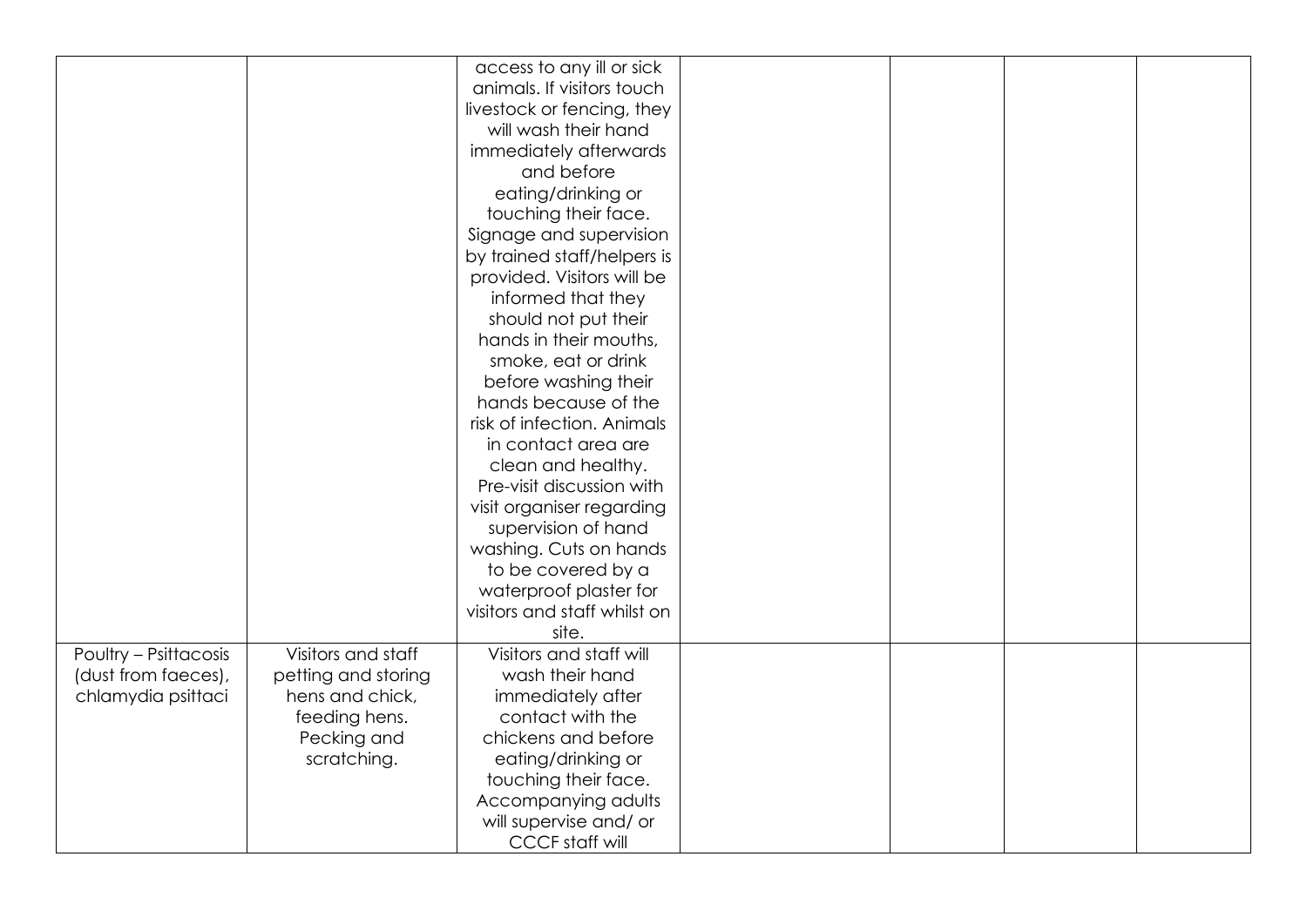|  | encourage visitors to<br>wash their hands |  |  |
|--|-------------------------------------------|--|--|
|  |                                           |  |  |
|  | thoroughly after contact                  |  |  |
|  | with chickens.                            |  |  |
|  | Healthy stock will always                 |  |  |
|  | be selected.                              |  |  |
|  | Chicken huts and                          |  |  |
|  | enclosures are regularly                  |  |  |
|  | cleaned. Visitors will not                |  |  |
|  | have access to any ill or                 |  |  |
|  | sick birds. If visitors touch             |  |  |
|  | livestock or fencing, they                |  |  |
|  | will wash their hand                      |  |  |
|  | immediately afterwards                    |  |  |
|  | and before                                |  |  |
|  | eating/drinking or                        |  |  |
|  | touching their face.                      |  |  |
|  | Signage and supervision                   |  |  |
|  | by trained staff/helpers is               |  |  |
|  | provided. Visitors will be                |  |  |
|  | informed that they                        |  |  |
|  | cannot put their hands                    |  |  |
|  | in their mouths, smoke,                   |  |  |
|  | eat or drink before                       |  |  |
|  | washing their hands                       |  |  |
|  | because of the risk of                    |  |  |
|  | infection. Birds in                       |  |  |
|  | contact area are clean                    |  |  |
|  | and healthy.                              |  |  |
|  | Pre visit discussion with                 |  |  |
|  | visit organiser regarding                 |  |  |
|  | supervision of hand                       |  |  |
|  | washing. Cuts on hands                    |  |  |
|  | to be covered by a                        |  |  |
|  | waterproof plaster for                    |  |  |
|  | visitors and staff whilst on              |  |  |
|  | site.                                     |  |  |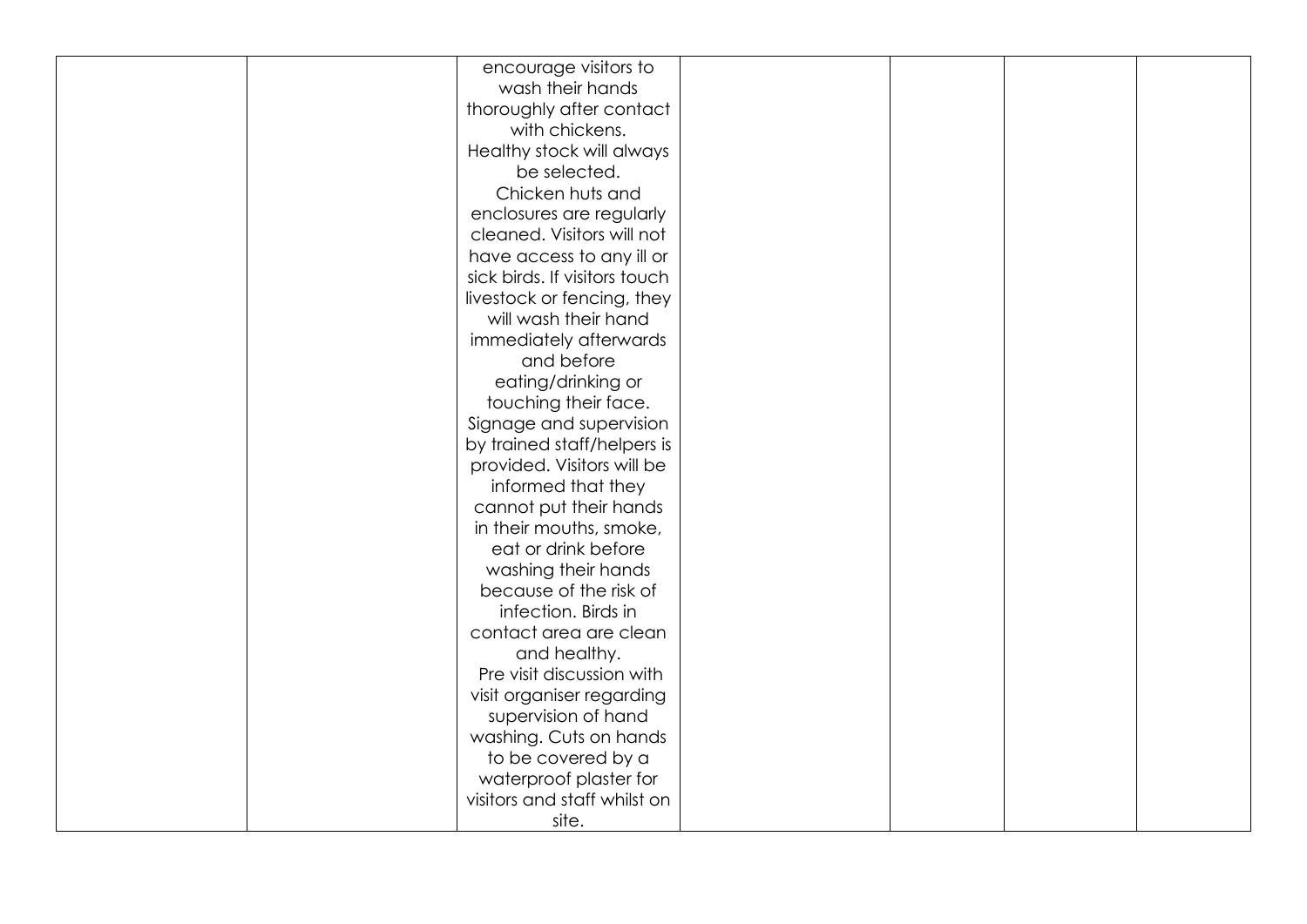| Sheep, pigs, horses, | Visitors entering animal | Animals are chosen for      |                     |         |         |  |
|----------------------|--------------------------|-----------------------------|---------------------|---------|---------|--|
| goats                | pens; feeding the        | their calm                  |                     |         |         |  |
|                      | animals; herding         | temperaments.               |                     |         |         |  |
|                      | animals; leading the     | Visitors will be risk       |                     |         |         |  |
|                      | animals; grooming the    | assessed and the tasks      |                     |         |         |  |
|                      | animals; performing      | given will be matched to    |                     |         |         |  |
|                      |                          |                             |                     |         |         |  |
|                      | simple farmyard tasks,   | their capabilities.         |                     |         |         |  |
|                      | contamination with       | Visitors will be supervised |                     |         |         |  |
|                      | dung, trampled;          | by CCCF staff at all        |                     |         |         |  |
|                      | crushed; bitten; kicked; | times when                  |                     |         |         |  |
|                      | butted.                  | handling/grooming the       |                     |         |         |  |
|                      |                          | animals and                 |                     |         |         |  |
|                      |                          | training/instruction will   |                     |         |         |  |
|                      |                          | be given so that visitors   |                     |         |         |  |
|                      |                          | can handle/groom            |                     |         |         |  |
|                      |                          | animals safely.             |                     |         |         |  |
|                      |                          | No visitor access to        |                     |         |         |  |
|                      |                          | animal pens without         |                     |         |         |  |
|                      |                          | CCCF staff supervision.     |                     |         |         |  |
|                      |                          | Fingers or hands must       |                     |         |         |  |
|                      |                          | not be put through the      |                     |         |         |  |
|                      |                          | railings or pen fencing.    |                     |         |         |  |
|                      |                          | Visitors will be warned of  |                     |         |         |  |
|                      |                          | the dangers of walking      |                     |         |         |  |
|                      |                          | behind an animal.           |                     |         |         |  |
|                      |                          | Explain to visitors that    |                     |         |         |  |
|                      |                          | sudden sounds or            |                     |         |         |  |
|                      |                          | movement may frighten       |                     |         |         |  |
|                      |                          | animals. Prohibit feeding   |                     |         |         |  |
|                      |                          | unless at an allocated      |                     |         |         |  |
|                      |                          | feeding time and            |                     |         |         |  |
|                      |                          | supervised.                 |                     |         |         |  |
| Manure and faecal    | Visitors viewing animals | Areas where visitors        | Boot wash available |         | 23.4.21 |  |
|                      |                          |                             |                     | Manager |         |  |
| seepage - E coli     | or entering livestock    | might walk through          |                     |         |         |  |
| 0157                 | sheds walking through    | cleared of accumulated      |                     |         |         |  |
|                      | manure; touching         | dung and faecal             |                     |         |         |  |
|                      | manure on                | seepage prior to visits.    |                     |         |         |  |
|                      | gates/walls/ partitions, | Pathways defined and        |                     |         |         |  |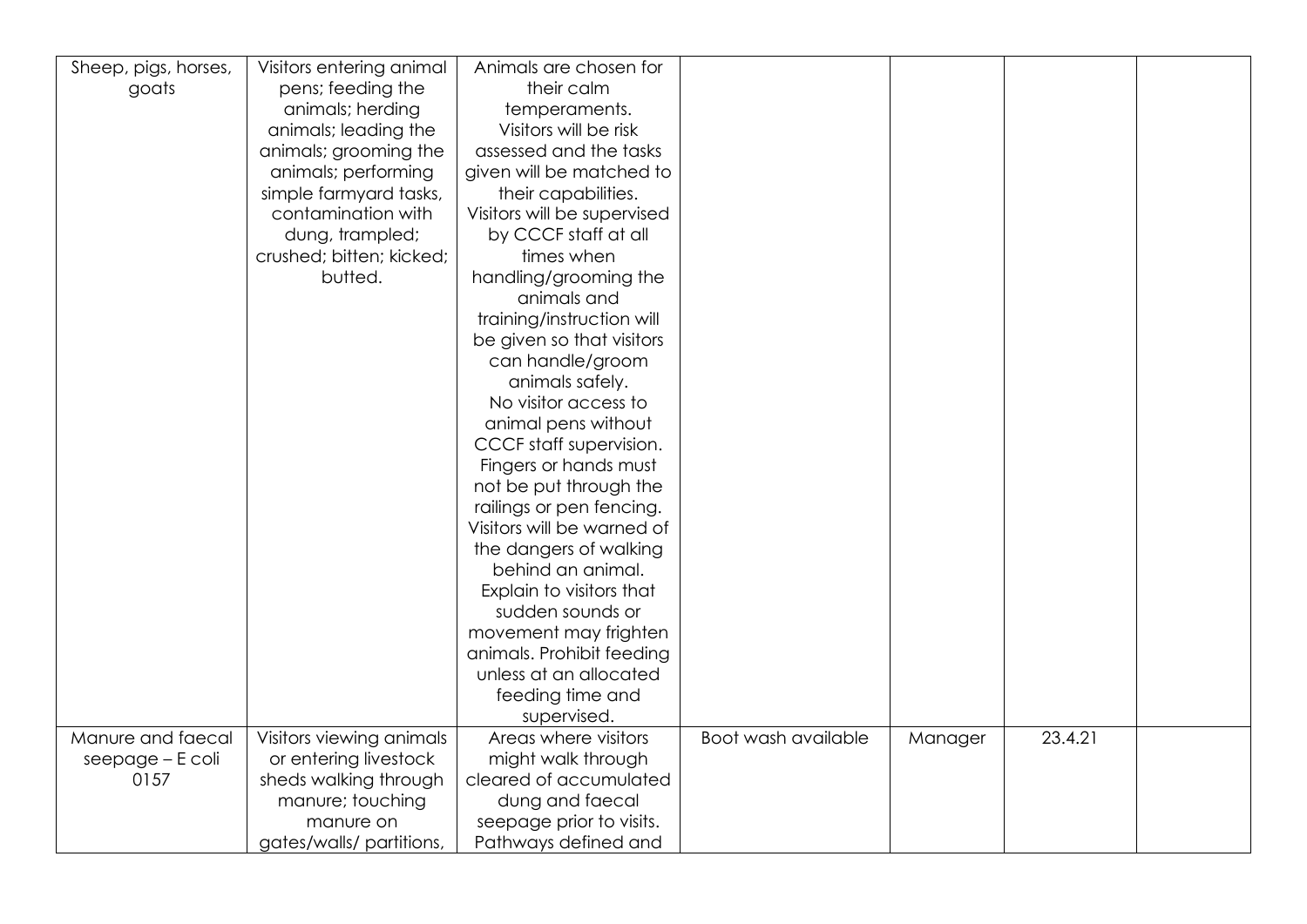|                   | contamination on            | kept clean. Gates and       |  |  |
|-------------------|-----------------------------|-----------------------------|--|--|
|                   | shoes, laces, pushchair     | partitions kept clean.      |  |  |
|                   | wheels, wheelchair          | Animal pens regularly       |  |  |
|                   | wheels; slips, trips, falls | cleaned. Boot washing       |  |  |
|                   |                             |                             |  |  |
|                   |                             | facilities provided and     |  |  |
|                   |                             | hosepipe for washing        |  |  |
|                   |                             | pushchair/wheelchair        |  |  |
|                   |                             | wheels. Visitors and staff  |  |  |
|                   |                             | should wash hand after      |  |  |
|                   |                             | cleaning/changing           |  |  |
|                   |                             | boots.                      |  |  |
| Chlamydophila     | Pregnant women              | Main time of risk is at     |  |  |
| abortus           |                             | lambing, However,           |  |  |
|                   |                             | many of the other           |  |  |
|                   |                             | zoonoses can be a           |  |  |
|                   |                             | higher risk during          |  |  |
|                   |                             | pregnancy. Pregnant         |  |  |
|                   |                             | women will be advised       |  |  |
|                   |                             | not to attend. Pre-visit    |  |  |
|                   |                             | discussion with organiser.  |  |  |
| Inclement weather | All visitors                | Pre-visit discussion to     |  |  |
|                   |                             | advise about                |  |  |
|                   |                             | appropriate clothing        |  |  |
|                   |                             | and footwear.               |  |  |
|                   |                             | Alternative activities will |  |  |
|                   |                             | be provided under           |  |  |
|                   |                             | cover, wherever             |  |  |
|                   |                             | possible.                   |  |  |
|                   |                             | <b>CCCF will</b>            |  |  |
|                   |                             | cancel/postpone a visit     |  |  |
|                   |                             | due to inclement            |  |  |
|                   |                             | weather if necessary.       |  |  |
| Farm pets - dogs  | All visitors, especially    | Cats and dogs are           |  |  |
| and cats          | children - bitten;          | regularly wormed/flea       |  |  |
|                   | scratched;                  | treated. All faeces are     |  |  |
|                   |                             |                             |  |  |
|                   | toxoplasmosis through       | removed from areas          |  |  |
|                   | stroking, petting.          | accessible to visitors.     |  |  |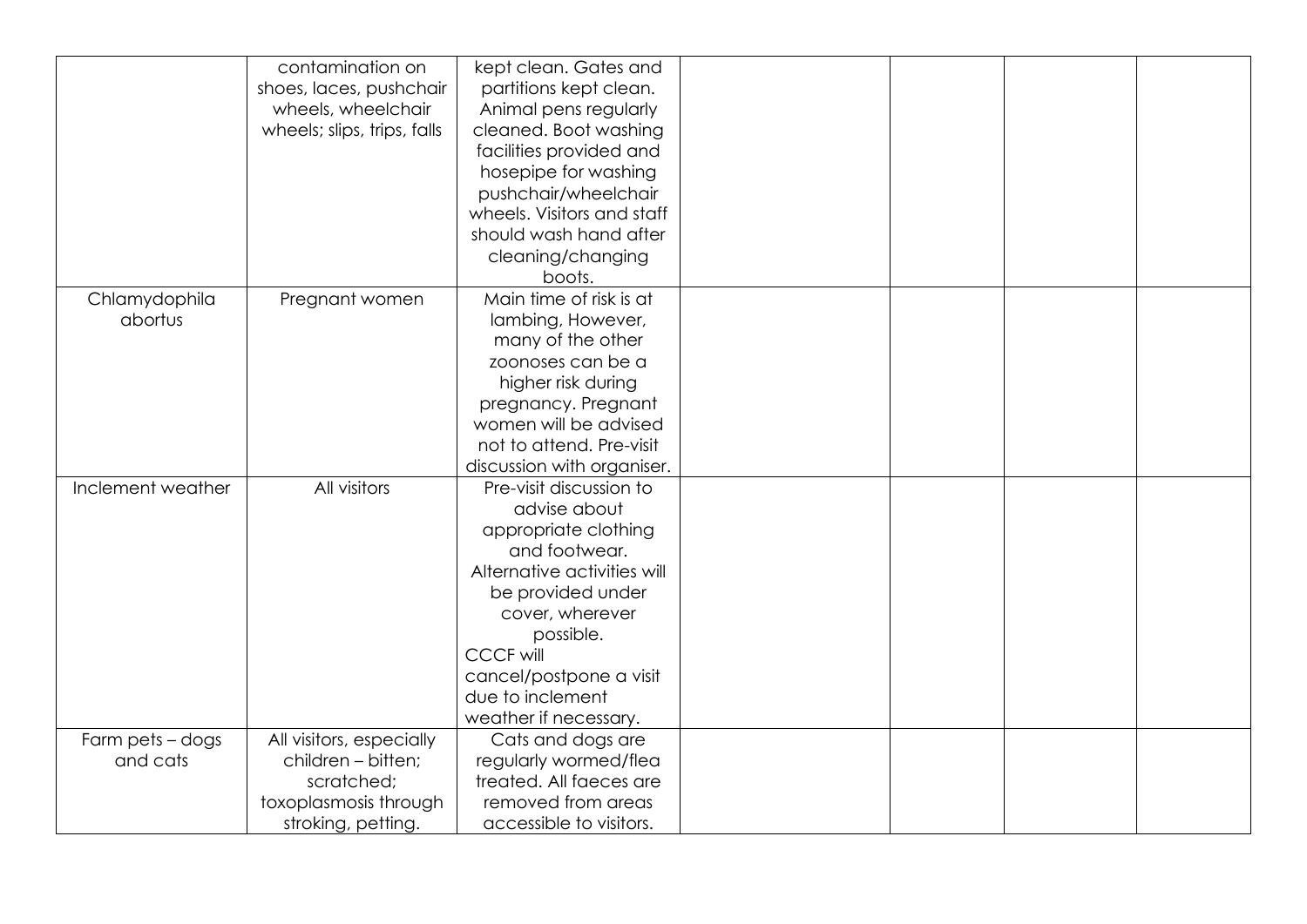|                   |                             | Animals are chosen for      |  |  |
|-------------------|-----------------------------|-----------------------------|--|--|
|                   |                             | their appropriate           |  |  |
|                   |                             | temperaments and            |  |  |
|                   |                             | access to cats and dogs     |  |  |
|                   |                             | is strictly supervised by   |  |  |
|                   |                             | CCCF staff.                 |  |  |
| Fuel storage tank | All visitors - personal     | Fuel storage tank is        |  |  |
|                   | contamination, fumes,       | situated away from          |  |  |
|                   | burns                       | areas accessible to         |  |  |
|                   |                             | visitors. Tank is securely  |  |  |
|                   |                             | locked at all times.        |  |  |
| Flora and fauna   | All visitors - ingestion of | Areas accessible to         |  |  |
|                   | poisonous fruits, berries   | visitors are regularly      |  |  |
|                   | etc. Nettle stings,         | checked for nettles,        |  |  |
|                   | bramble scratches etc.      | poisonous plants etc.       |  |  |
|                   | Wasp/bee stings. Hay        | Visitors will be instructed |  |  |
|                   | fever. Tick bites / Lyme    | not to eat fruits/berries   |  |  |
|                   | Disease                     | unless taking part in fruit |  |  |
|                   |                             | picking activity and        |  |  |
|                   |                             | supervised by CCCF          |  |  |
|                   |                             | staff. Visitors are         |  |  |
|                   |                             | supervised whilst moving    |  |  |
|                   |                             | around the site. CCCF       |  |  |
|                   |                             |                             |  |  |
|                   |                             | staff are informed (via     |  |  |
|                   |                             | registration form) of any   |  |  |
|                   |                             | medical conditions eg       |  |  |
|                   |                             | allergies, asthma etc.      |  |  |
|                   |                             | Advice for visitors on      |  |  |
|                   |                             | appropriate clothing is     |  |  |
|                   |                             | on the CCCF website.        |  |  |
|                   |                             | CCCF does not lie in an     |  |  |
|                   |                             | area prone to ticks.        |  |  |
| Food/refreshment  | All visitors                | Visitors may bring their    |  |  |
|                   |                             | own food and consume        |  |  |
|                   |                             | it on site.                 |  |  |
|                   |                             | A fridge is provided in     |  |  |
|                   |                             | the classroom for           |  |  |
|                   |                             | storage of food.            |  |  |